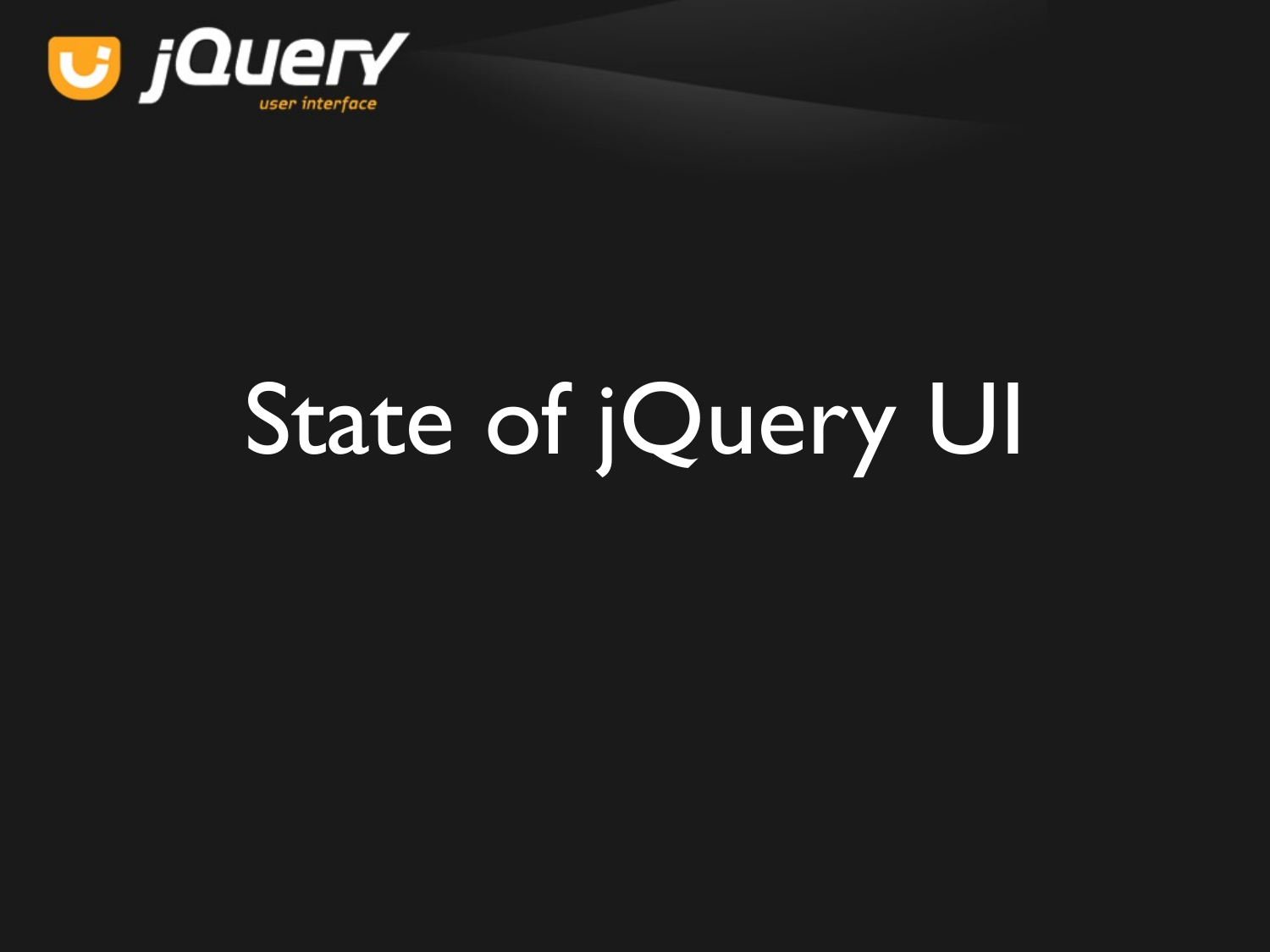

# Major Releases

- jQuery UI 1.0 September 2007
- jQuery UI 1.5 June 2008
- jQuery UI 1.6 April 2009
- jQuery UI 1.7 March 2009
- jQuery UI 1.8 March 2010
- jQuery UI 1.9 ???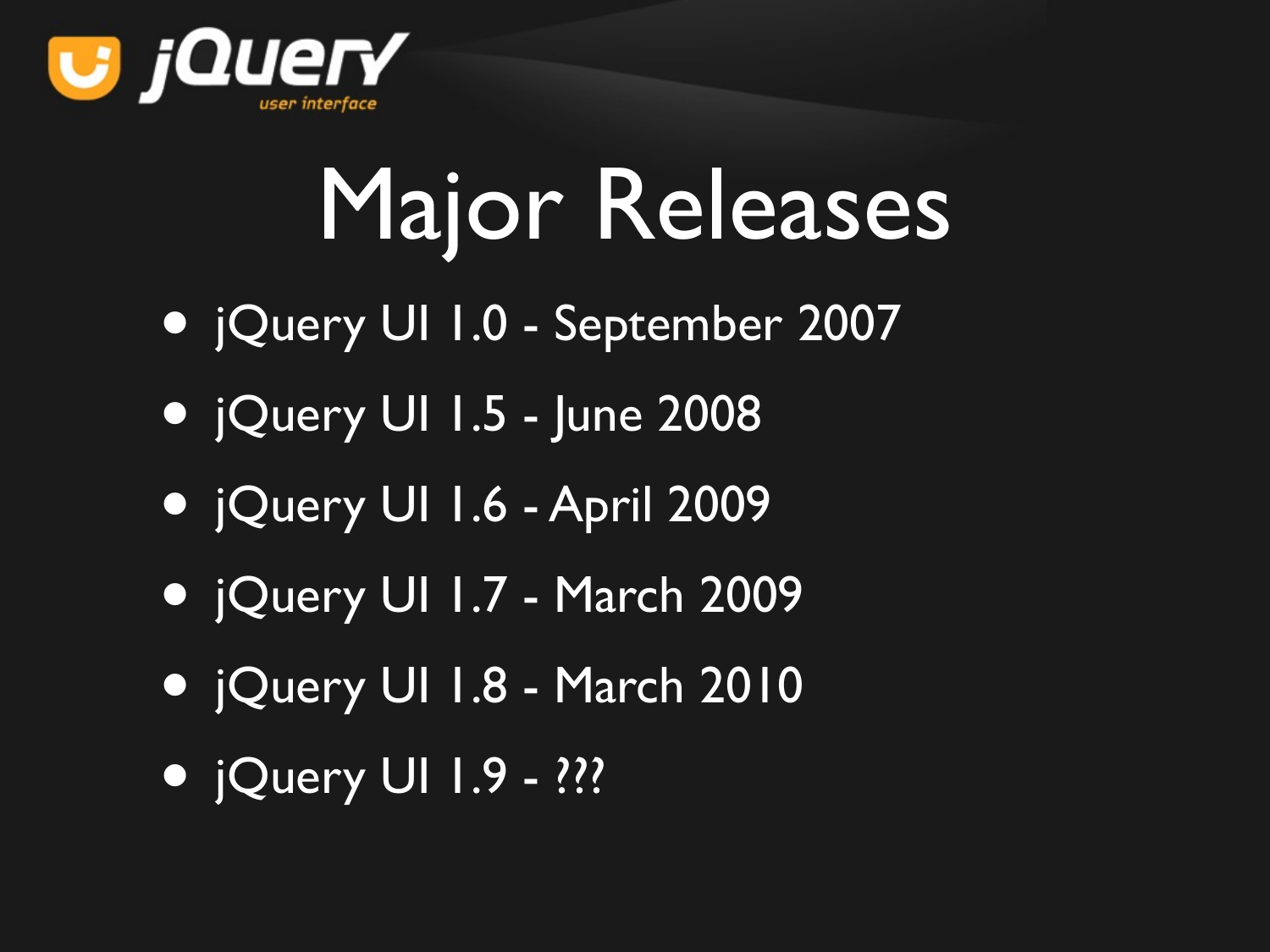

## 1.9 Roadmap

- Do all the things
- **Then do some more**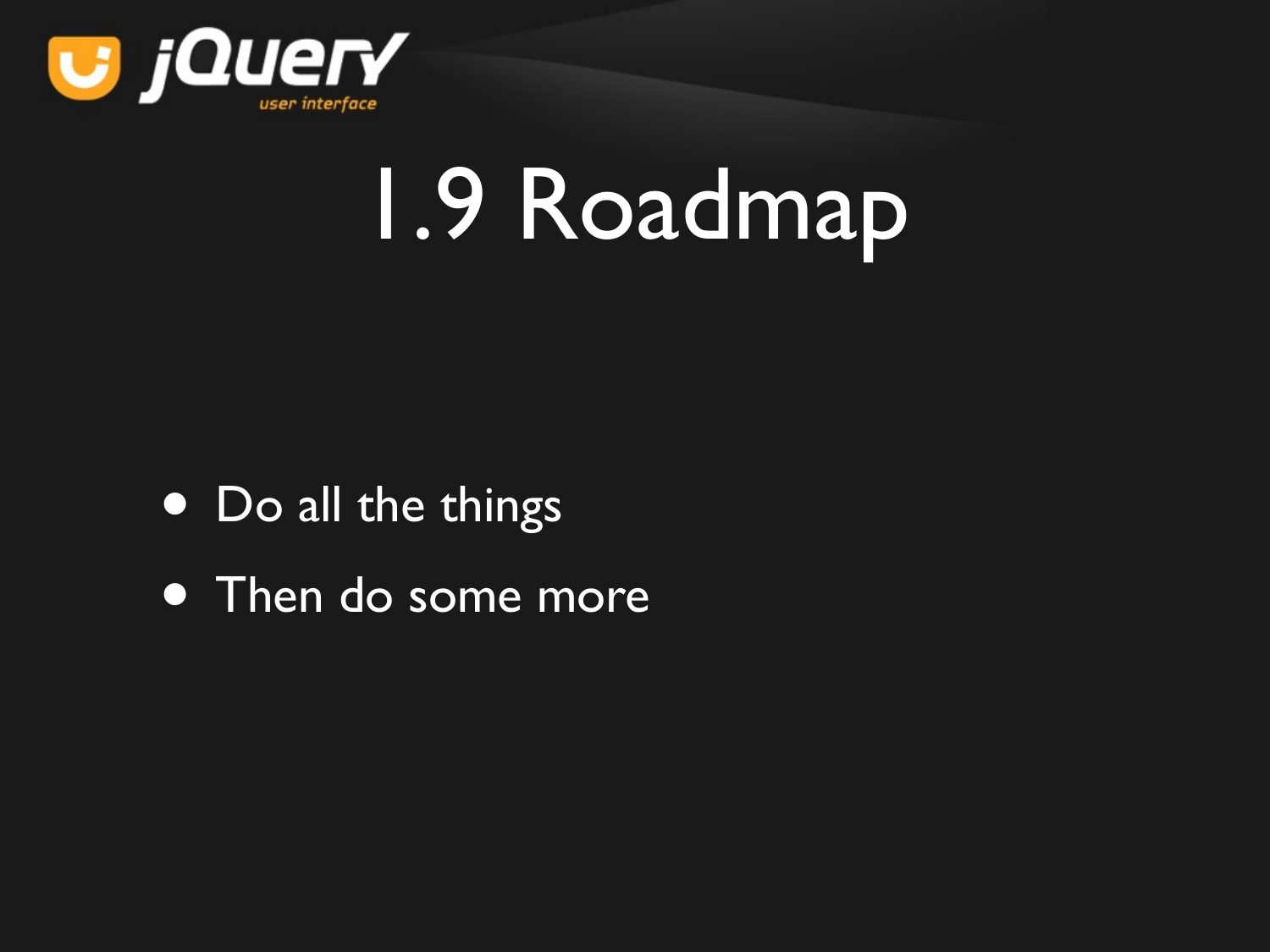

# 1.9 Roadmap - Cleanup

- API redesign for all widgets
- <10 bugs for all widgets
- Full accessibility for all widgets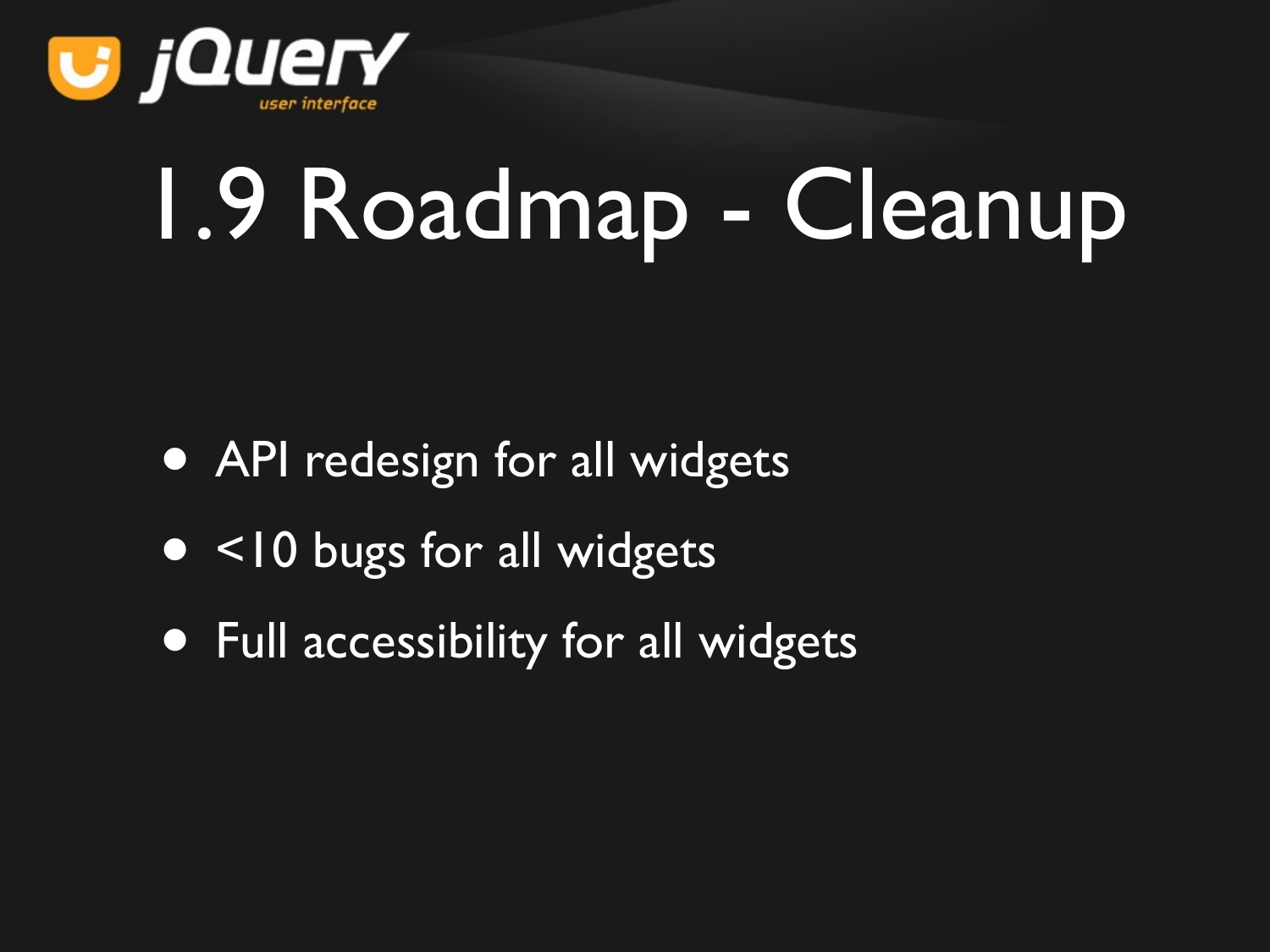

# 1.9 Roadmap - New

- Menu, Menubar
- Tooltip
- Spinner
- Mask
- Selectmenu
- Datepicker rewrite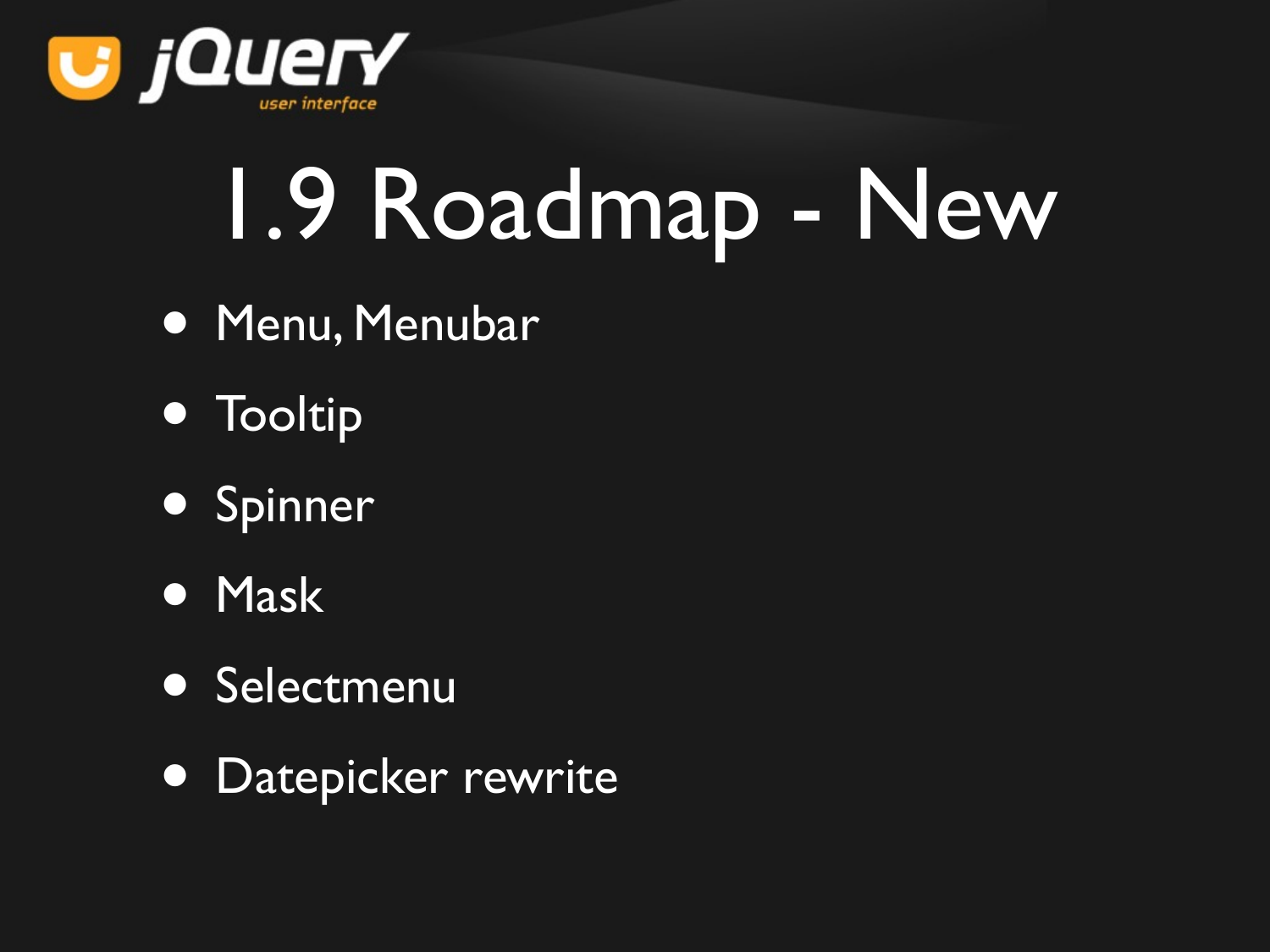

## 1.9 Roadmap - Tech

- New web site
- New API site
- New download builder
- New ThemeRoller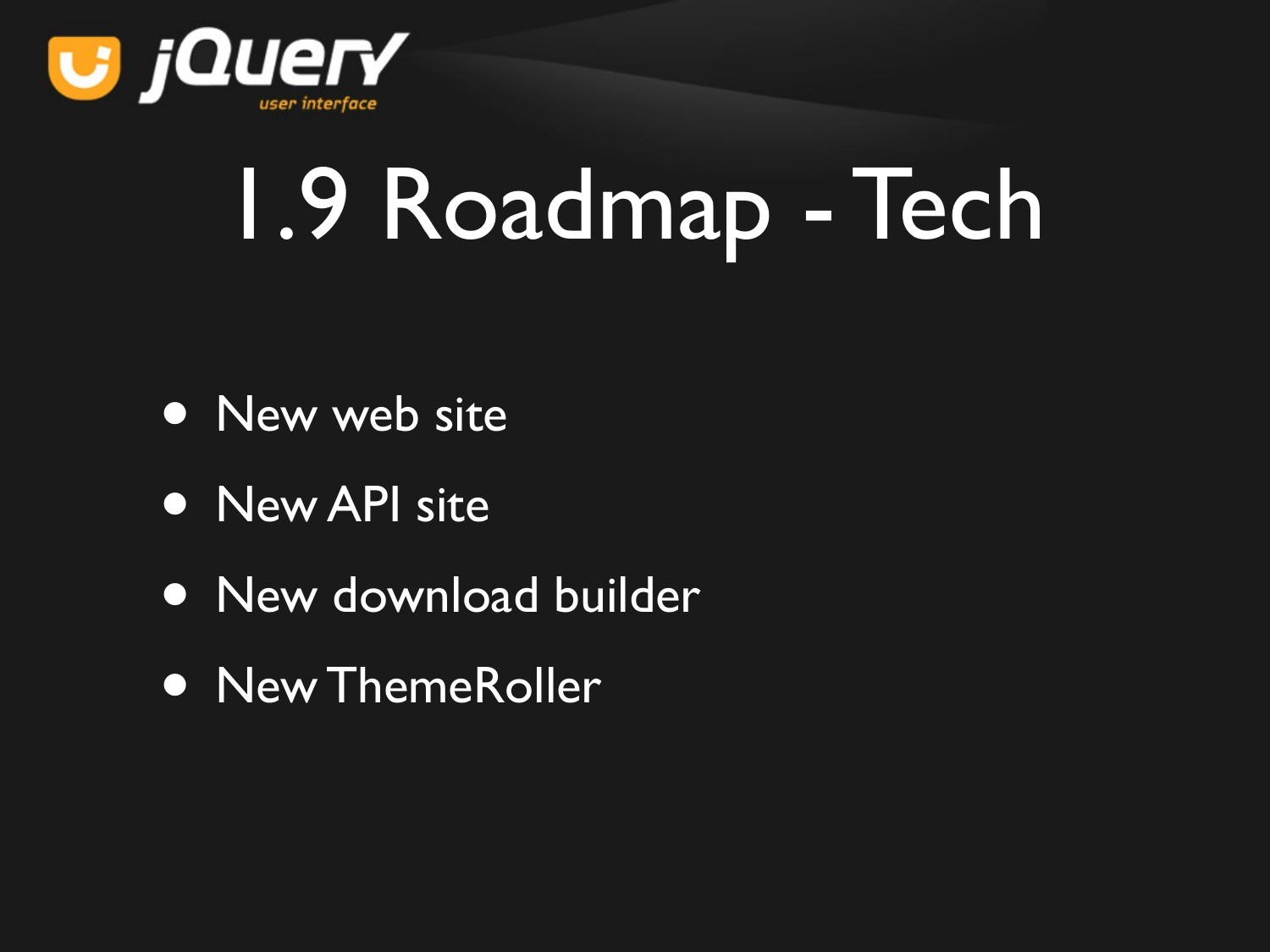

## 1.9 Roadmap

- Over ambitious
- Split into 1.9, 1.10, 1.11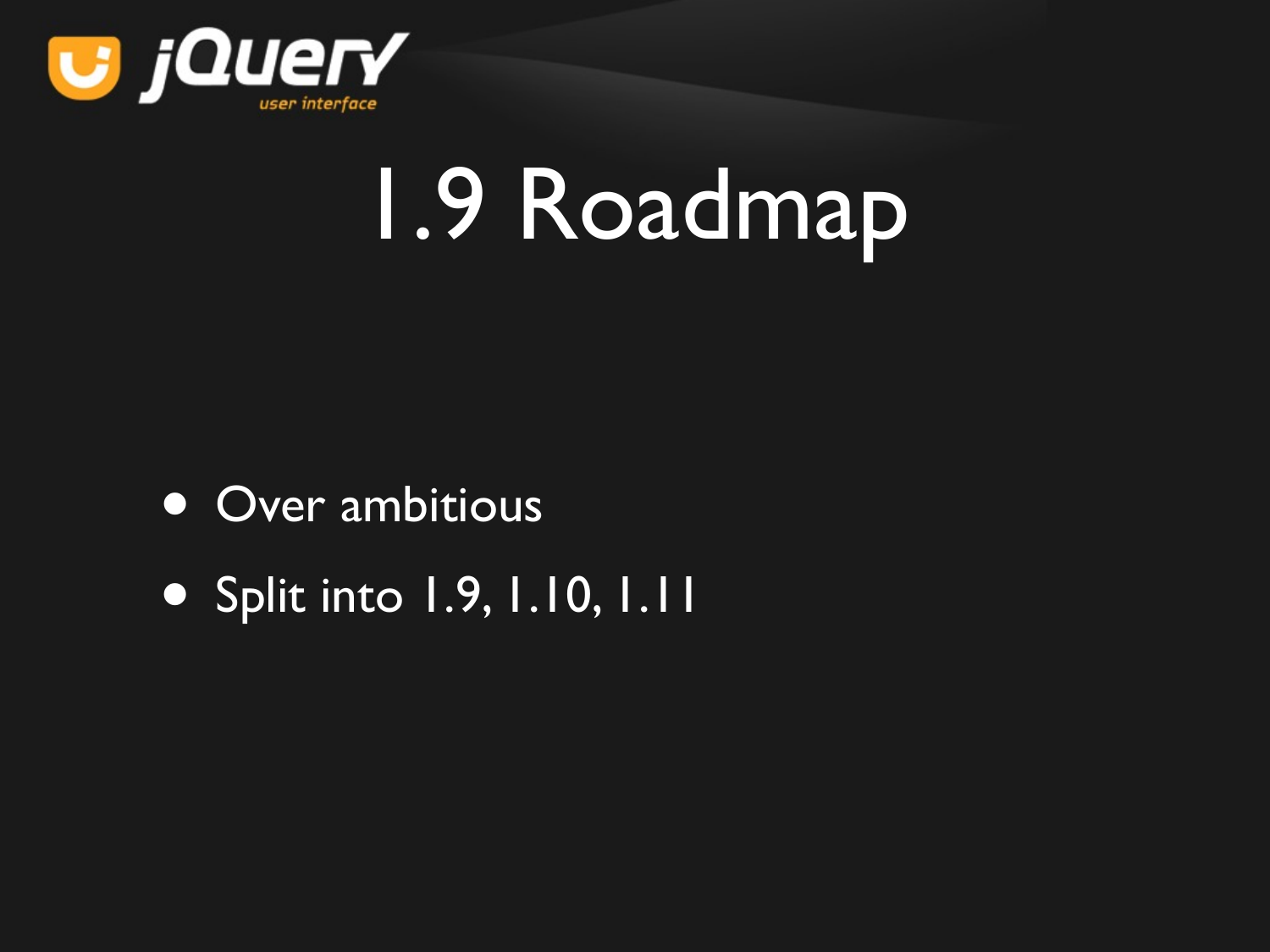

## 1.9 Roadmap

- API redesigns, bug fixes, accessibility
	- accordion, autocomplete, position, tabs
- New widgets
	- menu, spinner, tooltip
- Tech
	- web site, API site, download builder, TR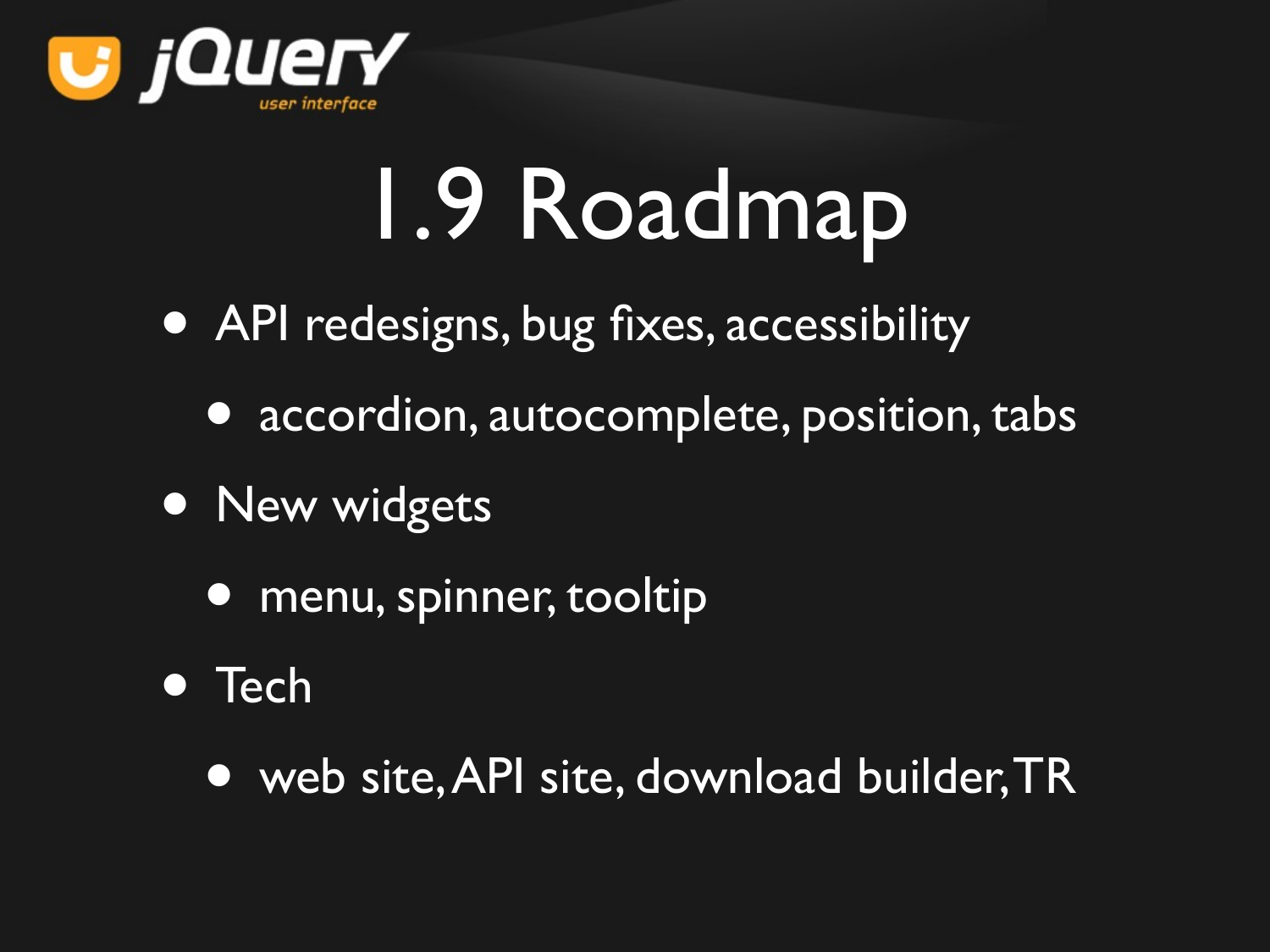

### 1.9 Status

#### • BETA!

- $\bullet$  2,098 commits
- 201 tickets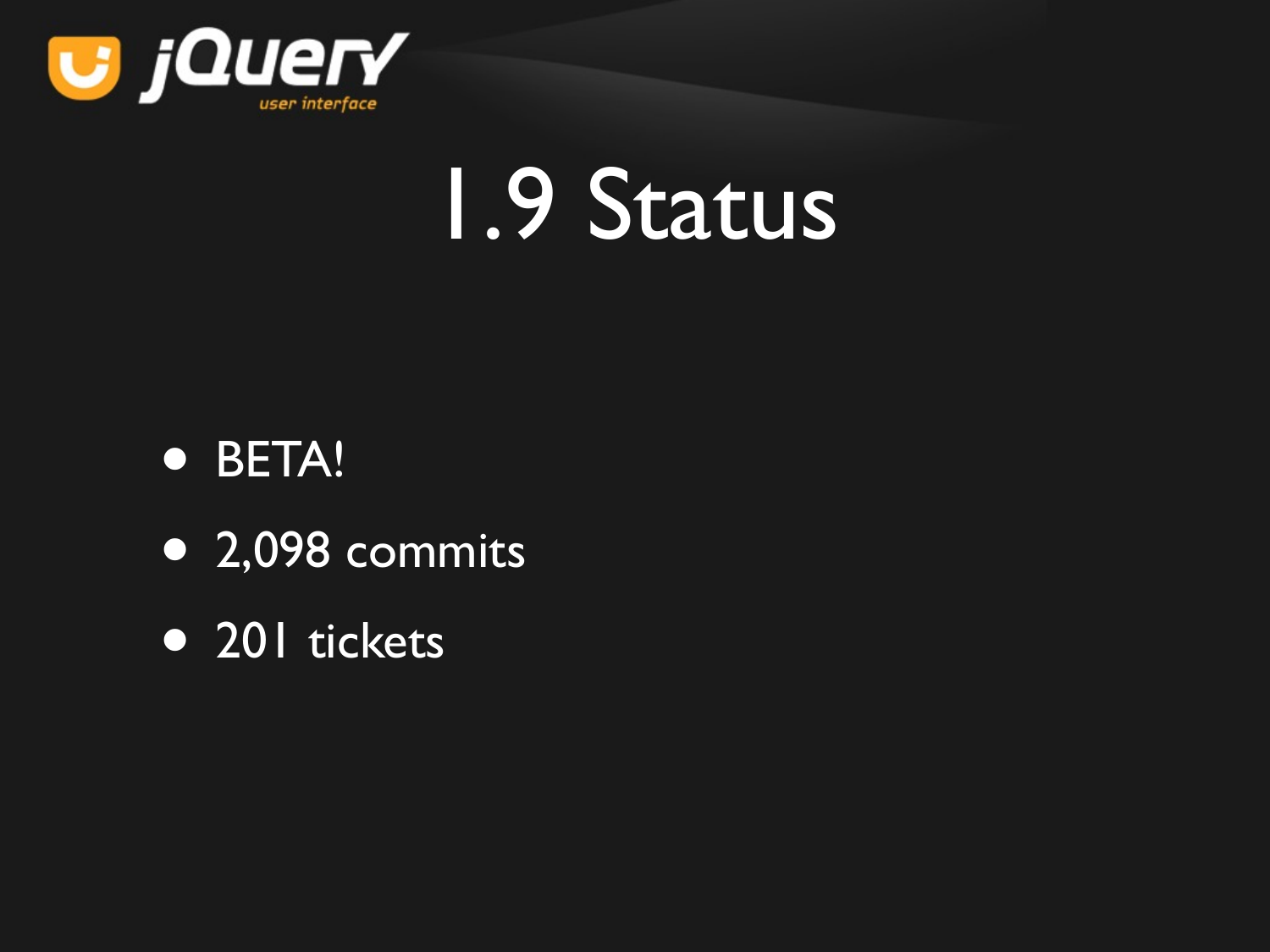

### 1.9 Status

- BETA!
- 2,098 commits
- 201 tickets?!?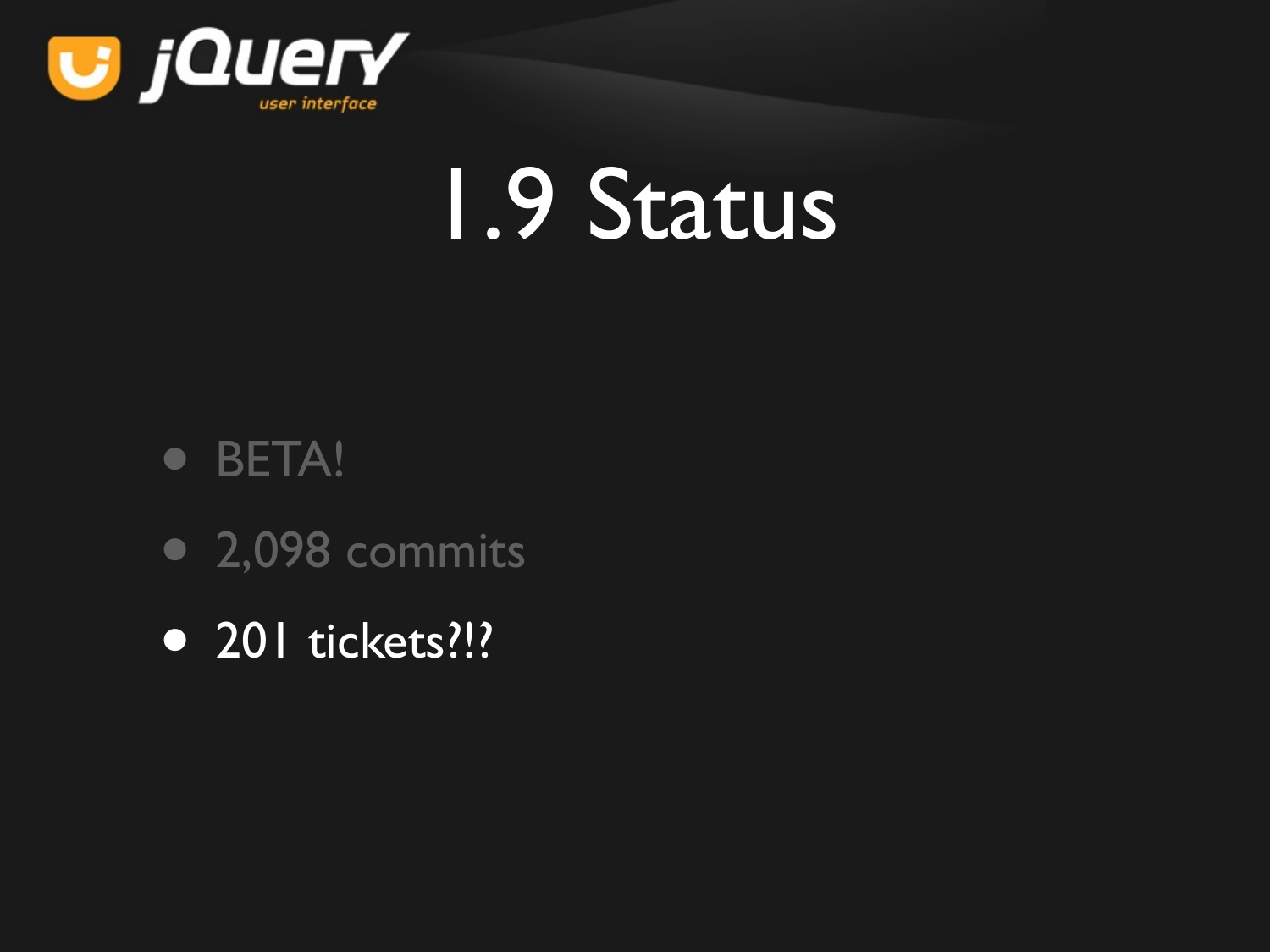

### 1.8 Releases

- 27 months
- 21 releases
- 536 tickets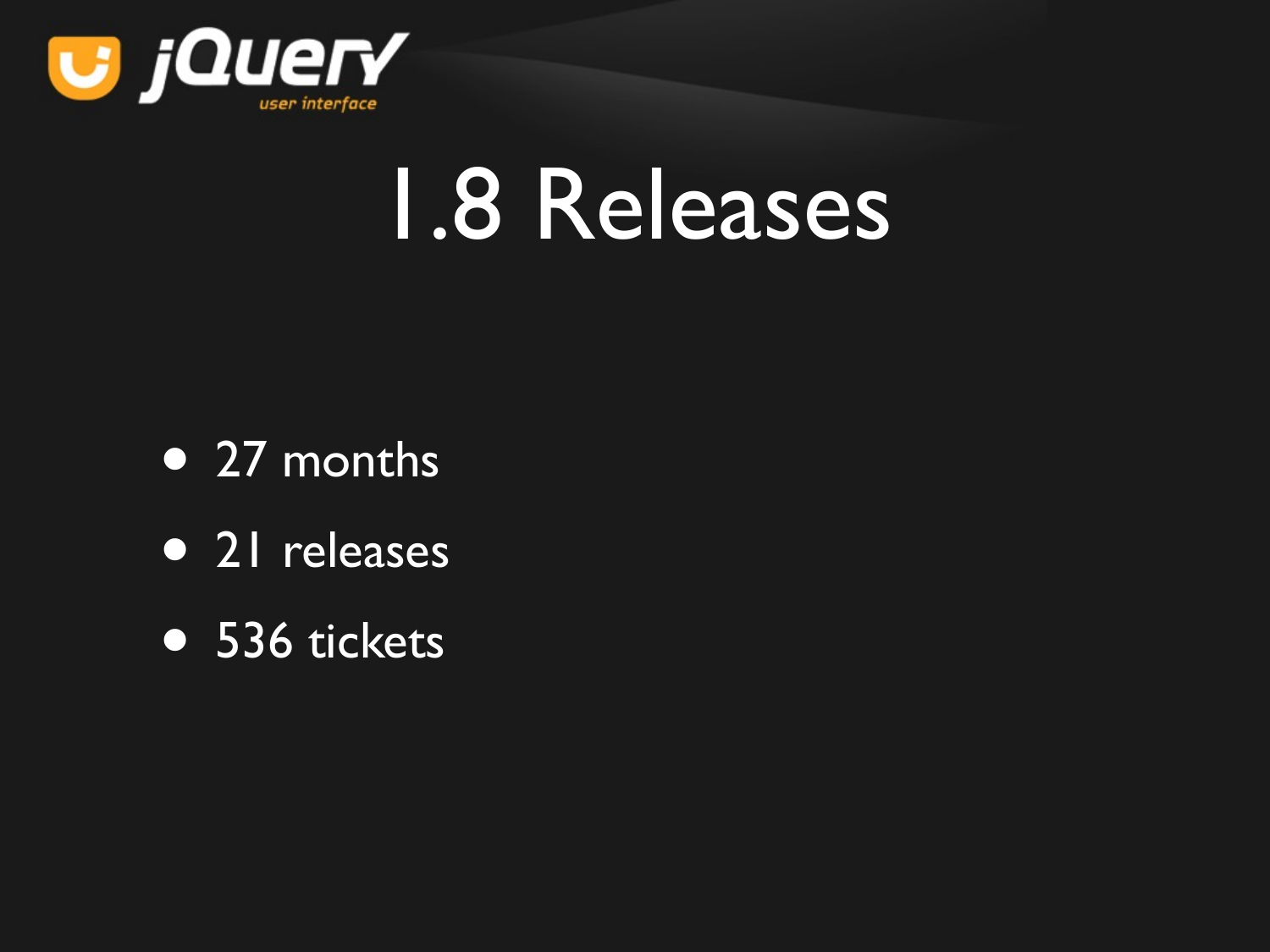

#### 1.8 Releases

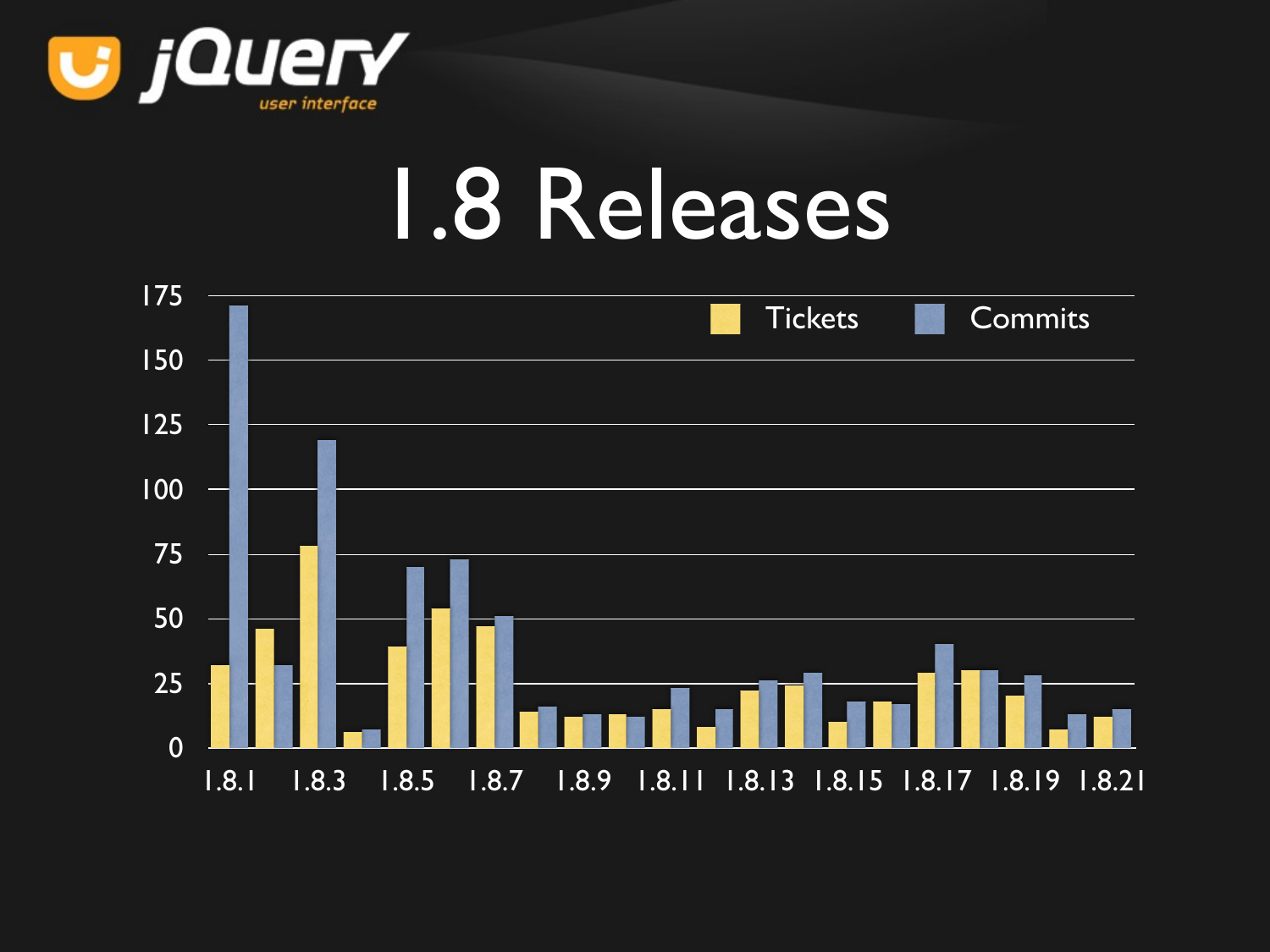

## Since 1.8

- 27 months
- 2,276 commits
- 737 tickets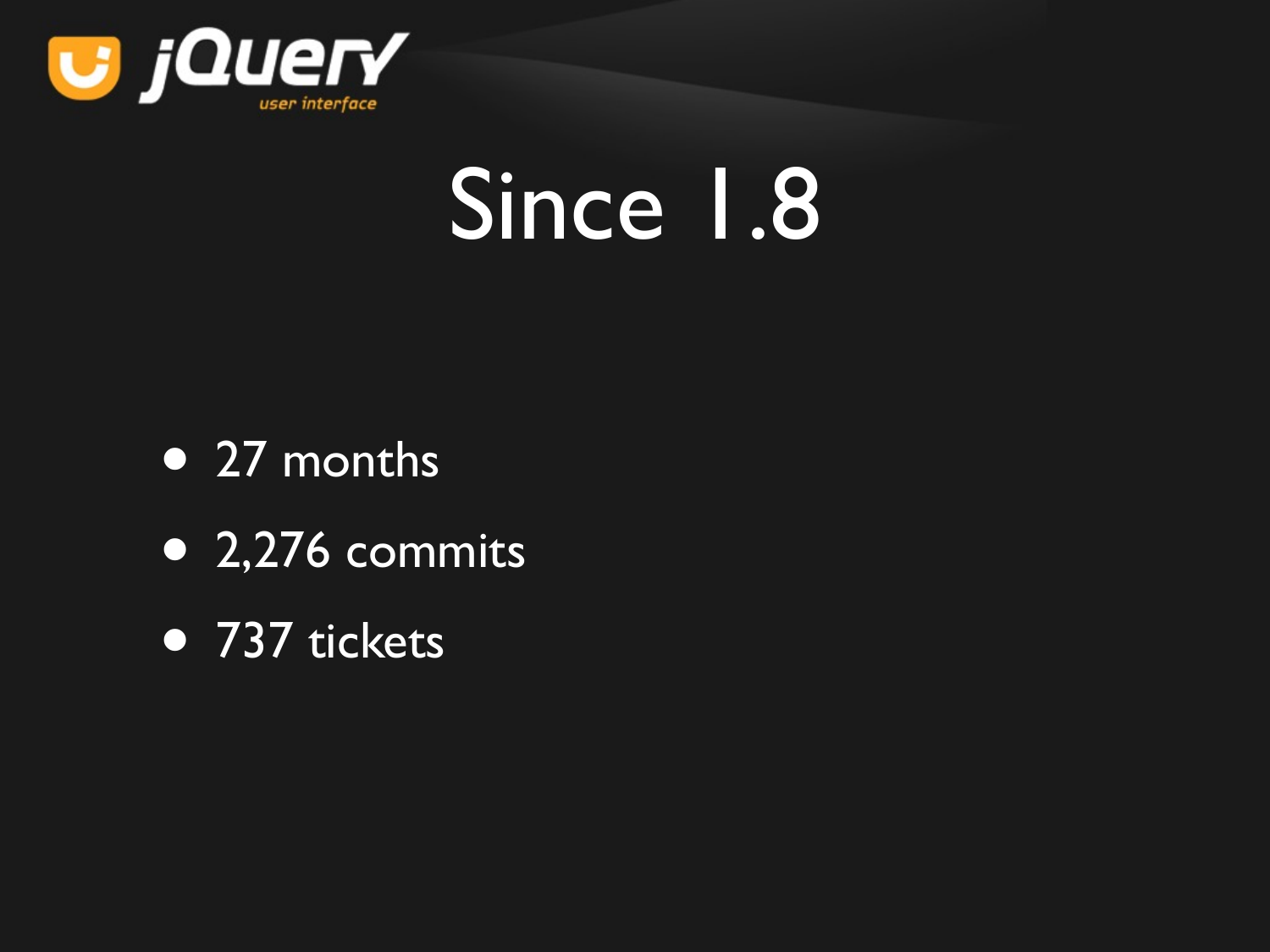

## Since 1.8

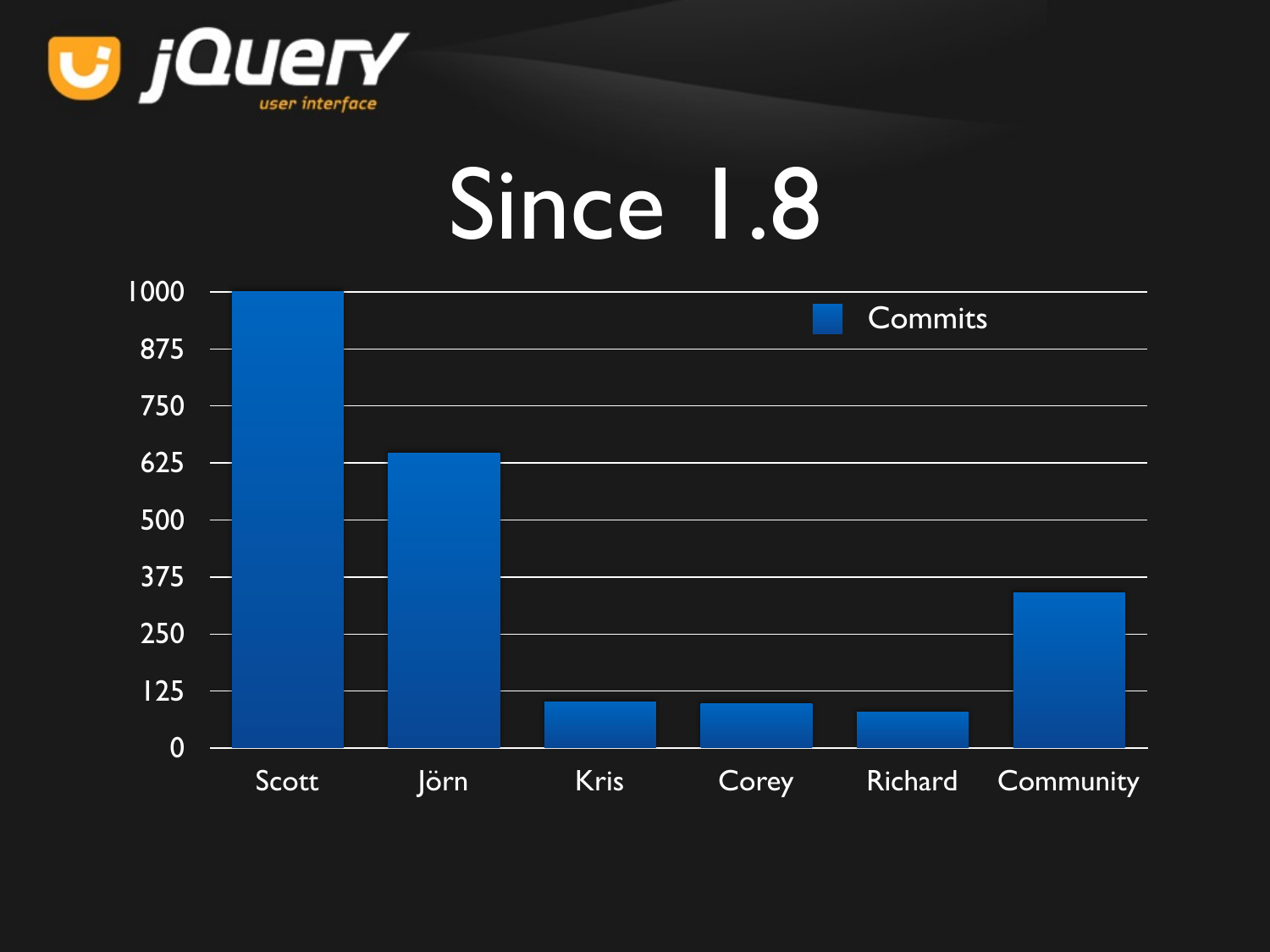

# API Redesigns

- Many APIs are changing
- Full back-compat for one major release
- \$.uiBackCompat = false
	- forward-compat testing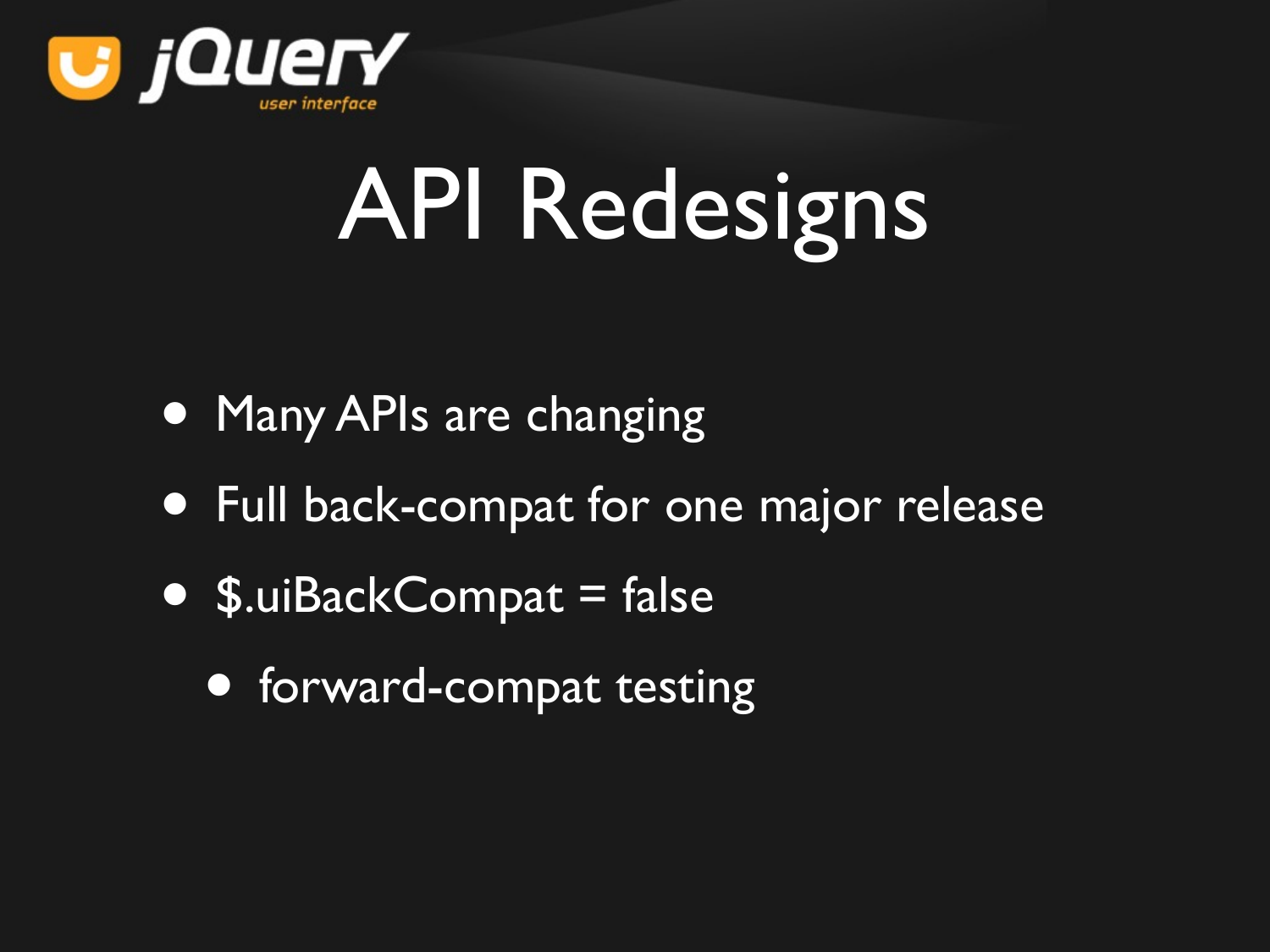

# 1.10 Roadmap

- API redesigns, bug fixes, accessibility
	- dialog, progressbar, effects
- New widgets
	- menubar, selectmenu
- Plan for better UI/Mobile integration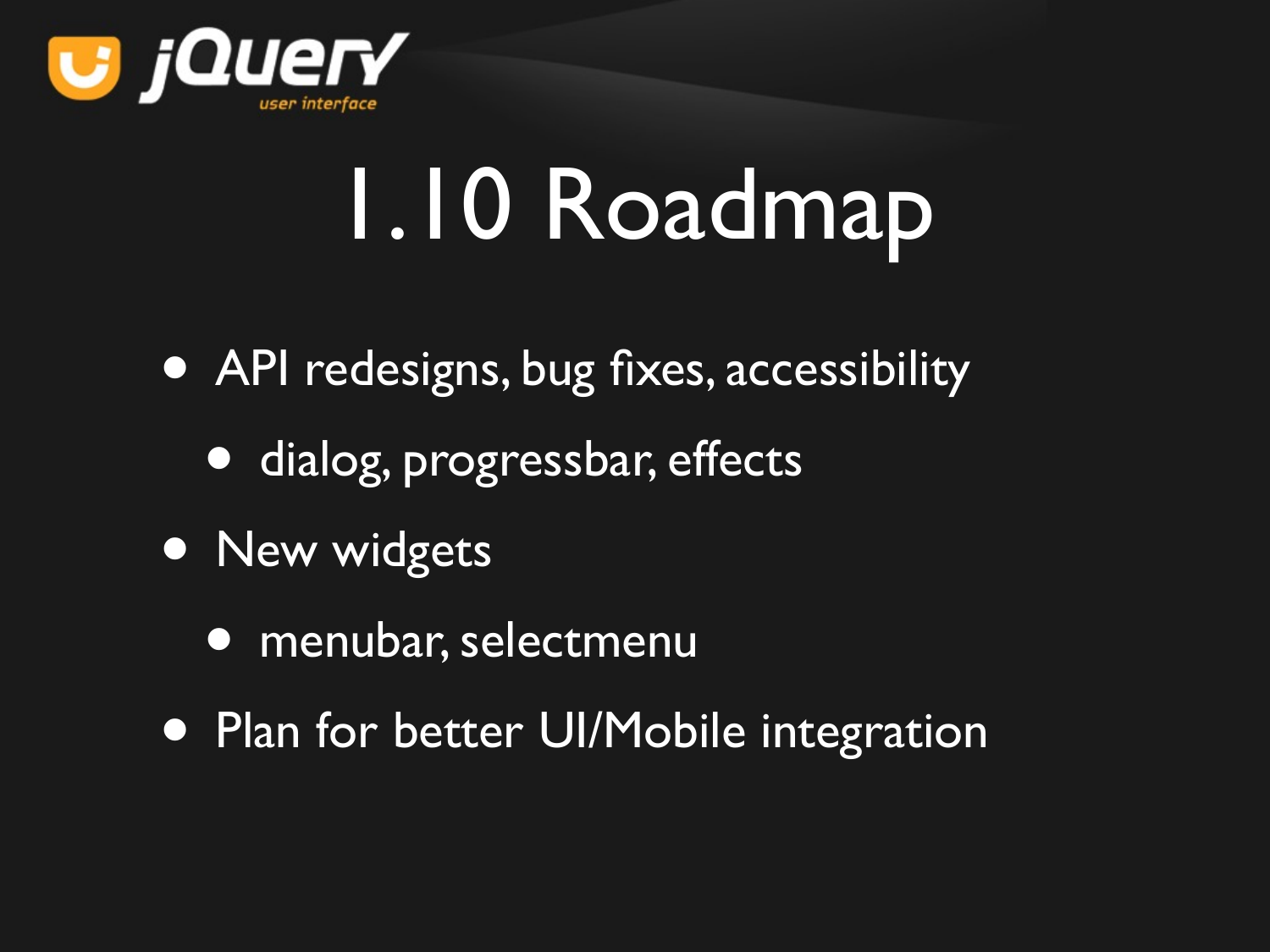

# 1.11 Roadmap

- API redesigns, bug fixes, accessibility
	- button, datepicker, slider
- New widgets
	- mask, timepicker, effects
	- Globalize